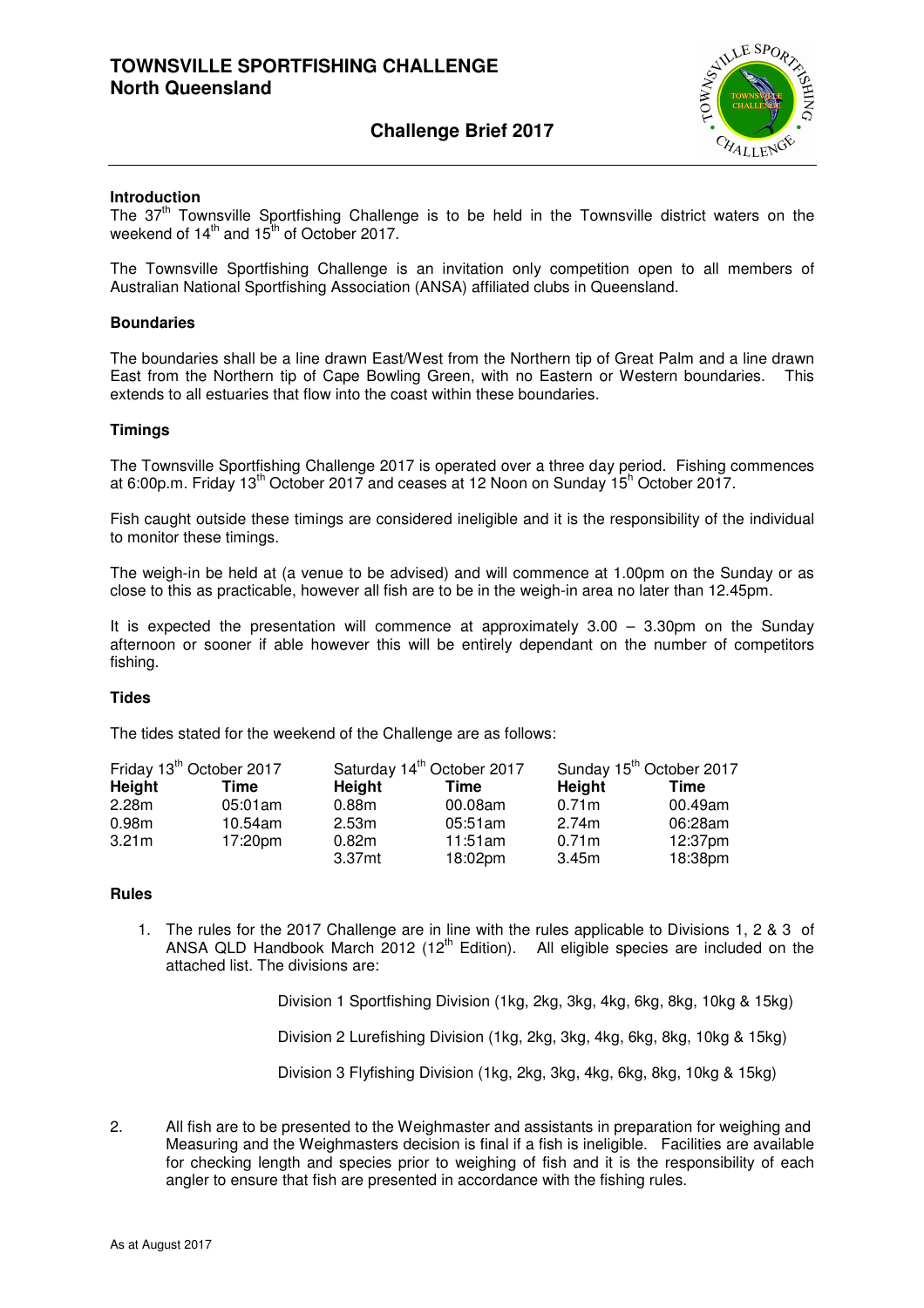

### **Challenge Brief 2017**

- 3. If a nominated angler is unable to attend the weigh-in due to work commitments or unforeseen circumstances then that angler can nominate another member from his or her team to weigh-In his or her fish. If this is the case then the respective Club Captain is to inform the Weighmaster prior to the commencement of the weigh-in.
- 4. All fish are to be correctly gutted and gilled prior to presentation to the Weighmaster as there are no facilities at the weigh-in site. On the weigh-in form fish are to be nominated if caught in **estuary** or **bluewater** and if captured by **lurefishing** or **flyfishing.**
- 5. The maximum number of fish to be weighed-in per competitor is five with no more than two of any one species.
- 6. To be eligible for team trophies, two members of senior teams must present fish to the Weighmaster. Junior and Sub Juniors are exempt from this rule, however a minimum of two must nominate in Junior and Sub Junior teams

#### **Disqualification**

An angler will be disqualified if they present to the Weighmaster any fish that is not fresh, gilled or gutted. Anglers will also be disqualified if any fish presented are under the minimum length as per the Townsville Challenge Species List.

Anglers are reminded of the changes to State regulations (clipping of fins for Fin Fish species) with regard to the capture of fish within the Great Barrier Reef Marine Park, new minimum and maximum lengths, and the updated ANSA Rules.

#### **Fees and Charges**

The fees for competing in the Townsville Sportfishing Challenge for 2017 are as follows:

| Senior Adult | \$10.00                                             |
|--------------|-----------------------------------------------------|
| Juniors      | \$5.00 (10 Years old and not reached the age of 16) |
| Sub Junior   | \$ 3.00 (hasn't reached the age of 10 years old)    |

#### **Nominations**

Nominations are to be presented in team formation to the Committee Secretary by 8pm on the night of the **22nd September 2017** using the attached nomination form, therefore unfortunately late nominations or amendments will not be accepted.

#### **Payment of Fees**

Nomination fees and raffle monies are to be paid by cheque prior to the closure of nominations on the **22nd September 2017**. All cheques are to be made payable to;

"Townsville Sportfishing Challenge"

and addressed to the; Townsville Challenge Committee 2017 C/- P O Box 1623 Aitkenvale Qld 4814

#### **Catering and Refreshments**

The Townsville Saltwater Sportsman's Club will have food and refreshments for sale from approximately 12:30pm. All proceeds will be going to the hosting club.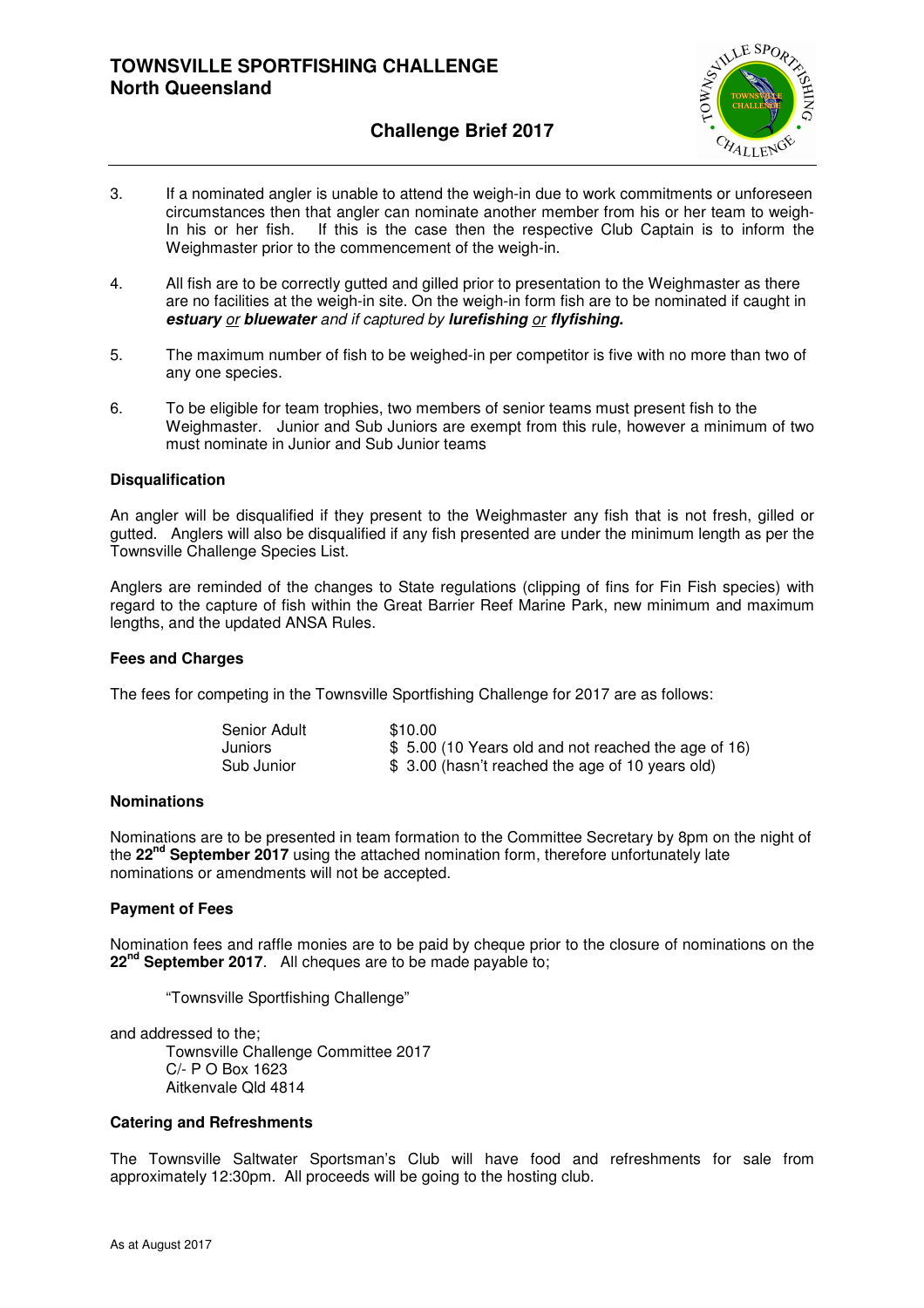### **Challenge Brief 2017**



#### **Raffles**

The Townsville Sportfishing Challenge Committee has endeavoured to minimise the cost of competing in the Challenge this year so it is hoped that the raffles will be well supported. Tickets will be on sale at the weign-in.

#### **Tag & Release Rules**

Provision has been made for the tag and release competition to be conducted as a separate subsection of this competition. The Townsville Challenge tagging list only, as attached, is to be used to identify those species eligible to be tagged for the competition. The rules and guidelines contained in the ANSA Tagging Manual are to apply with the following guidelines highlighted.

Fish must be captured in a manner conforming to ANSA Sportfishing rules. Line classes have no bearings on the point scoring. Scores will be as per the current Tagging Species list.

Anglers are encouraged to use a heavier breaking strain line than would be the normal practice to prevent fighting the fish to exhaustion thus increasing the fish's chance of survival. There will be no limit to the number of fish allowed to be tagged and scored.

All captures and tagging must occur within the time limits and boundries, as nominated for the competition. For the purposes of the Tagging competition in the Townsville Challenge 2017 the tag can only be recorded under the name of the angler that caught the fish.

In order to qualify the angler must present a list of their tagged fish to the Weighmaster at the designated weigh-in point. All tagging details are to be recorded on the standard forms enclosed.

#### **Lure Casting Competition**

A lure casting competition is to be held on completion of the weigh-in. Nomination for this event will be taken at the weigh-in, so bring your **own outfit** and we will supply the lure (less hooks).

A prize will be presented to the winner.

#### **Awards Classification**

#### **Winchcombe Carson Shield - (Champion Club)**

The highest score derived from the ten (10) highest point scoring fish weighed in per club, with a maximum of two (2) fish per any one species.

#### **Townsville Inter - Club Sportfishing Challenge Shield – (Army Sheild)**

The ten (10) highest points scoring anglers for each club (Townsville clubs only).

#### **Champion Visiting Club**

Highest aggregate score. (Up to a maximum of six anglers used to calculate the score).

#### **Champion Team**

Highest point scoring team with the maximum of three (3) persons per team (two team members must weigh fish, except for junior teams).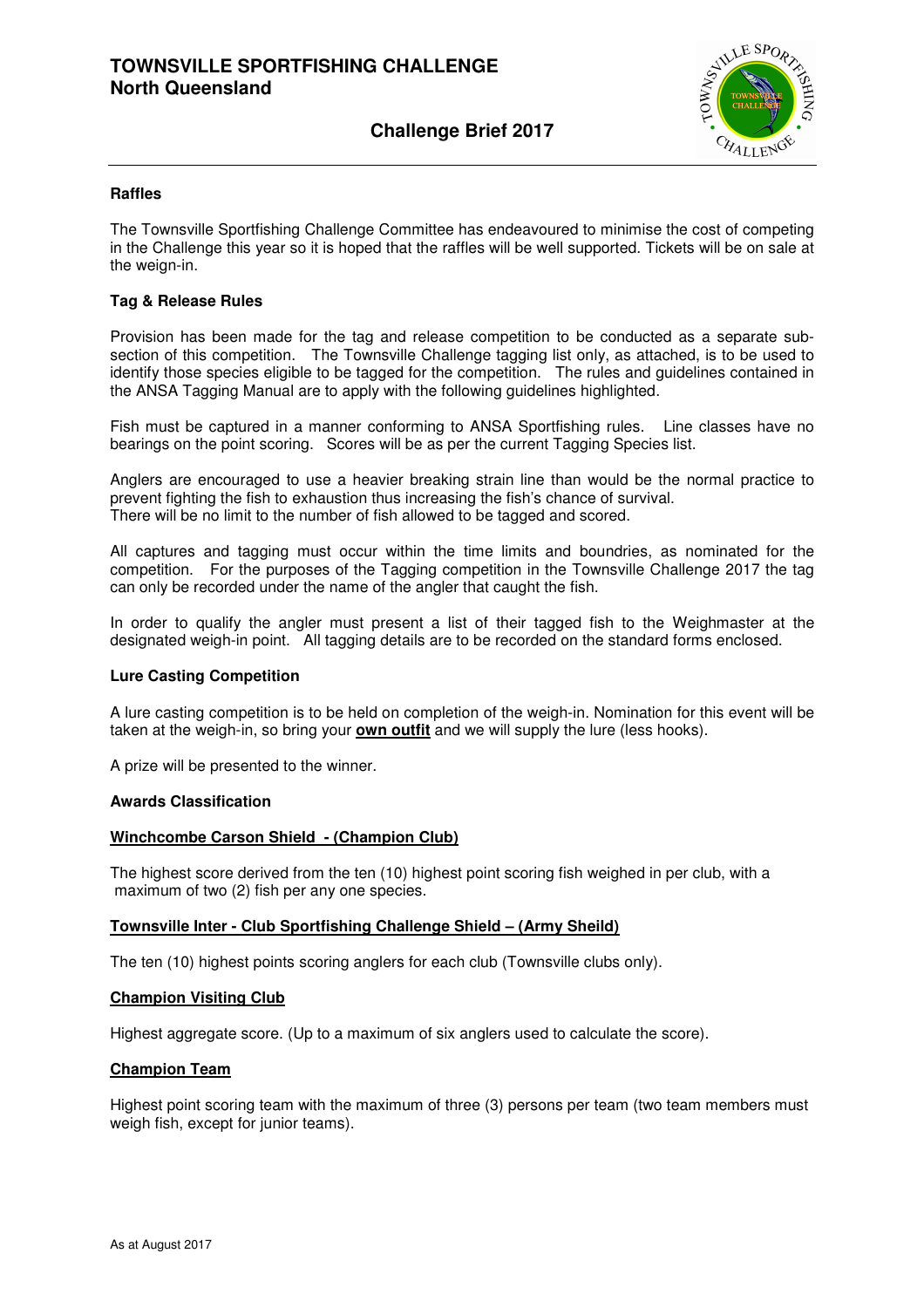

### **Challenge Brief 2017**

The trophies to be awarded in the Townsville Challenge in 2017 are as follows.

| Winchcombe Carson Shield                            |                             |
|-----------------------------------------------------|-----------------------------|
| Townsville Inter-Club Sportfishing Challenge Shield |                             |
| <b>Champion Visiting Shield</b>                     |                             |
| <b>Highest Point Scoring Fish (Estuary)</b>         |                             |
| Highest Point Scoring Fish (Bluewater)              |                             |
| <b>Flyfishing Champion</b>                          |                             |
| <b>Tagging Champion</b>                             |                             |
| <b>Most Meritorious Capture</b>                     |                             |
| Sub Junior Female Champion                          | Sub Junior Female Runner Up |
| Sub Junior Male Champion                            | Sub Junior Male Runner Up   |
| Junior Female Champion                              | Junior Female Runner Up     |
| Junior Male Champion                                | Junior Male Runner Up       |
| <b>Champion Junior Team</b>                         |                             |
| <b>Champion Senior Female</b>                       | Senior Female Runner Up     |
| <b>Champion Senior Male</b>                         | Senior Male Runner Up       |
| Champion Senior Female Team                         |                             |
| <b>Champion Senior Male Team</b>                    |                             |

#### **Liability**

The committee does not accept liability for the insurance cover of any participants, competitiors or other persons or property involved or associated in any way with the Townsville Sportfishing Challenge 2017. All such persons are totally responsible for their own insurance or liability cover of any kind, which covers themselves, their property or equipment.

#### **Conclusion**

The Townsville Sportfishing Challenge has, over the years, developed into one of the North's premier Sportfishing events. The **Thirty Seventh** Challenge is developing into an event that will hopefully be hotly contested and will install in all competitors the desire to compete in future challenges to come as it can only improve with time. Remember the focus of Sport, Conservation and Integrity.

The committee wishes all competitors the very best and looks forward to seeing a wide representation from all invited clubs.

"Tight Lines"

President **Townsville Sportfishing Challenge 2017**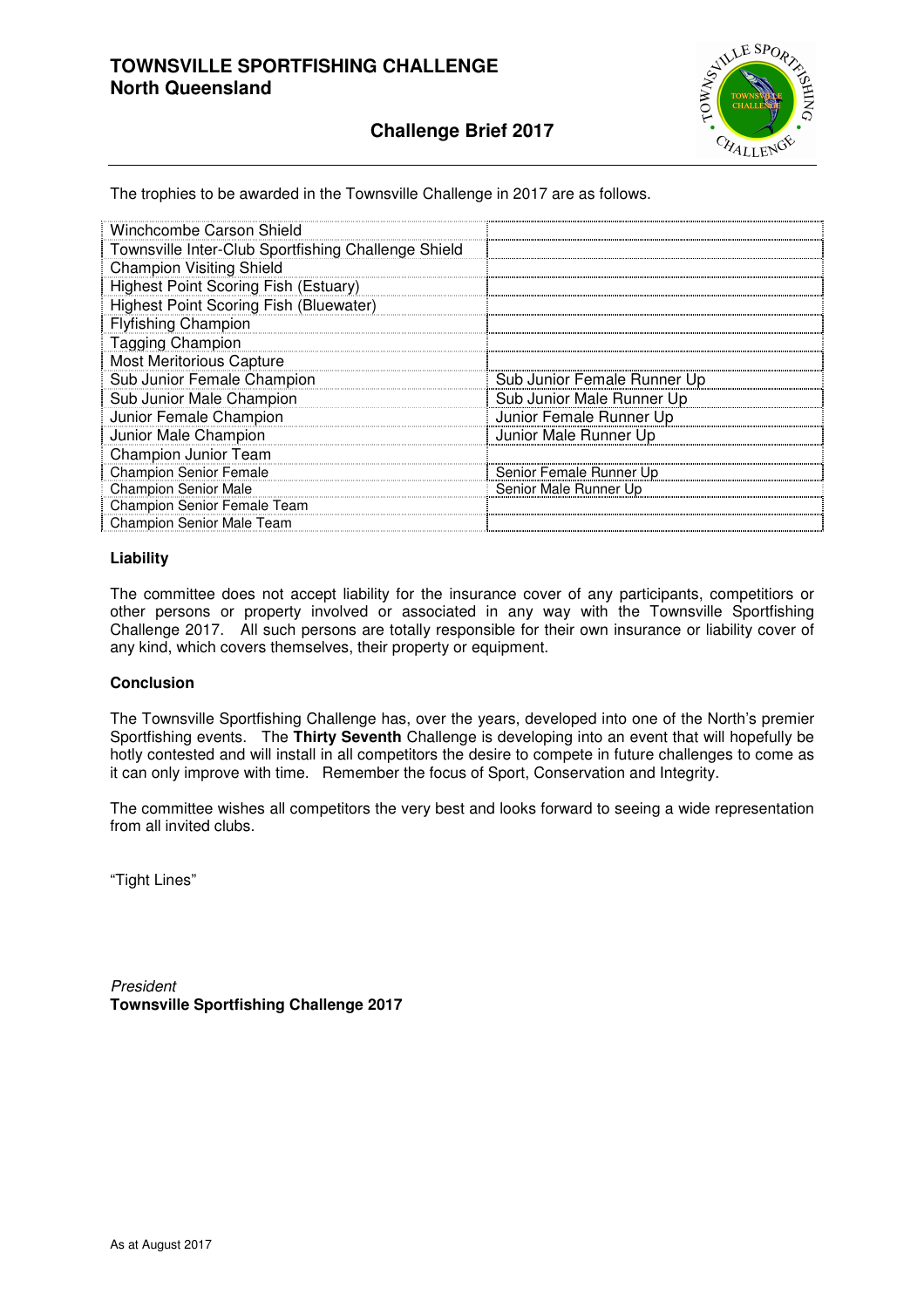

# **Eligible Species List 2017**

| <b>SPECIES COMMON NAME</b>                  | <b>SPECIES SCIENTIFIC NAME</b>       | <b>LENGTH</b><br>Min - Max | <b>FACTOR</b> | <b>BAG LIMIT</b>                                                |
|---------------------------------------------|--------------------------------------|----------------------------|---------------|-----------------------------------------------------------------|
| Archer Fish (Rifle)                         | Toxotes spp                          | 18                         | 1             |                                                                 |
| Barracuda,<br>Great<br>Slender (pickhandle) | Sphyraena barracuda<br>Sphyraena spp | 55                         | 0.9           |                                                                 |
| Barramundi<br>impoundments)                 | (excluding Lates calcarifer          | $58 - 120$                 | 1.5           | 5                                                               |
| Bass, Sand                                  | Psammoperca waigiensis               | 30                         | 0.8           |                                                                 |
| Bass, Australian                            | Macquaria colonorum                  | 30                         | 1.5           | $\overline{2}$                                                  |
| <b>Batfish</b>                              | Platax spp                           | 28                         | 1.3           |                                                                 |
| <b>Bonefish</b>                             | Albula argentea                      | 30                         | 2.0           |                                                                 |
| <b>Bonito</b>                               | <b>ALL SPECIES</b>                   | 40                         | 1.5           |                                                                 |
| Bream, Pikey/Yellowfin                      | Acanthopagrus spp.                   | 28                         | 1.2           | 30<br>(combined<br>limit with<br>tarwhine<br>effective<br>2010) |
| Bream, Bony                                 | <b>ALL SPECIES</b>                   | 25                         | 0.5           |                                                                 |
| <b>Bullrout</b>                             | Notesthes robusta                    | 25                         | 1.0           |                                                                 |
| Cobia                                       | Rechycentron canadum                 | 75                         | 1.5           | $\overline{2}$                                                  |
| Cod, Camourflage                            | Epinephelus polyphekadion            | 50/70                      | 1.5           |                                                                 |
| Cod, Coral *                                | Cephalopholis miniatus               | 35                         | 1.5           |                                                                 |
| Cod, Greasy                                 | Epinephelus tauvina                  | $38 - 100$                 | 1.5           | Combined                                                        |
| Cod, Gold Spot                              | E.coloides                           | $38 - 120$                 | 1.5           | limit of 5 in                                                   |
| Cod, Black Spot                             | E.malabaricus                        | $38 - 120$                 | 1.5           | total of all<br>Cod and                                         |
| Cod, Flowery *                              | Epinephelus fuscoguttatus            | $50 - 70$                  | 1.5           | Gropers                                                         |
| Cod, Maori Rock *                           | Epinephelus undulatostriatus         | 45                         | 1.5           |                                                                 |
| Cod, Saddled (Black Rock) *                 | Epinephelus damelli                  | $50 - 100$                 | 0.8           |                                                                 |
| Cod, Sleepy                                 | Oxyeleotris lineolatus               | 30                         | 0.8           |                                                                 |
| Dart, Snub nosed                            | Trachinotus blochi                   | 35                         | 2.0           |                                                                 |
| Dart, Swallow Tail                          | T. coppingeri                        | 35                         | 1.5           | 30                                                              |
| Dart                                        | <b>ALL OTHER</b>                     | 35                         | 1.5           |                                                                 |
| Dolphin Fish                                | <b>ALL SPECIES</b>                   | 60                         | 1.5           | $\overline{5}$                                                  |
| Emperor, Long Nosed                         | Lethrimus olivaceia                  | 38                         | 1.4           | 5                                                               |
| Emperor, Red <sup>*</sup>                   | Lutjanus sebae                       | 55                         | 1.4           | 5                                                               |
| Emperor, Spangled *                         | Lethrinus nebulosus                  | 45                         | 1.4           | 5                                                               |
| Emperor, Sweet Lip*                         | Lethrinus chrysostomos               | 38                         | 1.4           | 8                                                               |
| Emperor, Red Throat *                       | Lethrinus miniatus                   | 38                         | 1.4           | 8                                                               |
| Emperor, Others <sup>*</sup>                | Lethrinus spp.                       | 30                         | 1.4           |                                                                 |
| Flathead, Bar Tailed                        | Platycephalus indicus                | 30                         | 1.0           | 5                                                               |
| Flathead, Dusky                             | Platycephalus fuscus                 | $40 - 75$                  | 1.0           | 5                                                               |
| Flathead                                    | <b>OTHER SPECIES</b>                 | 30                         | 1.0           | $\overline{5}$                                                  |
| Flounder                                    | <b>ALL SPECIES</b>                   | 20                         | 1.2           |                                                                 |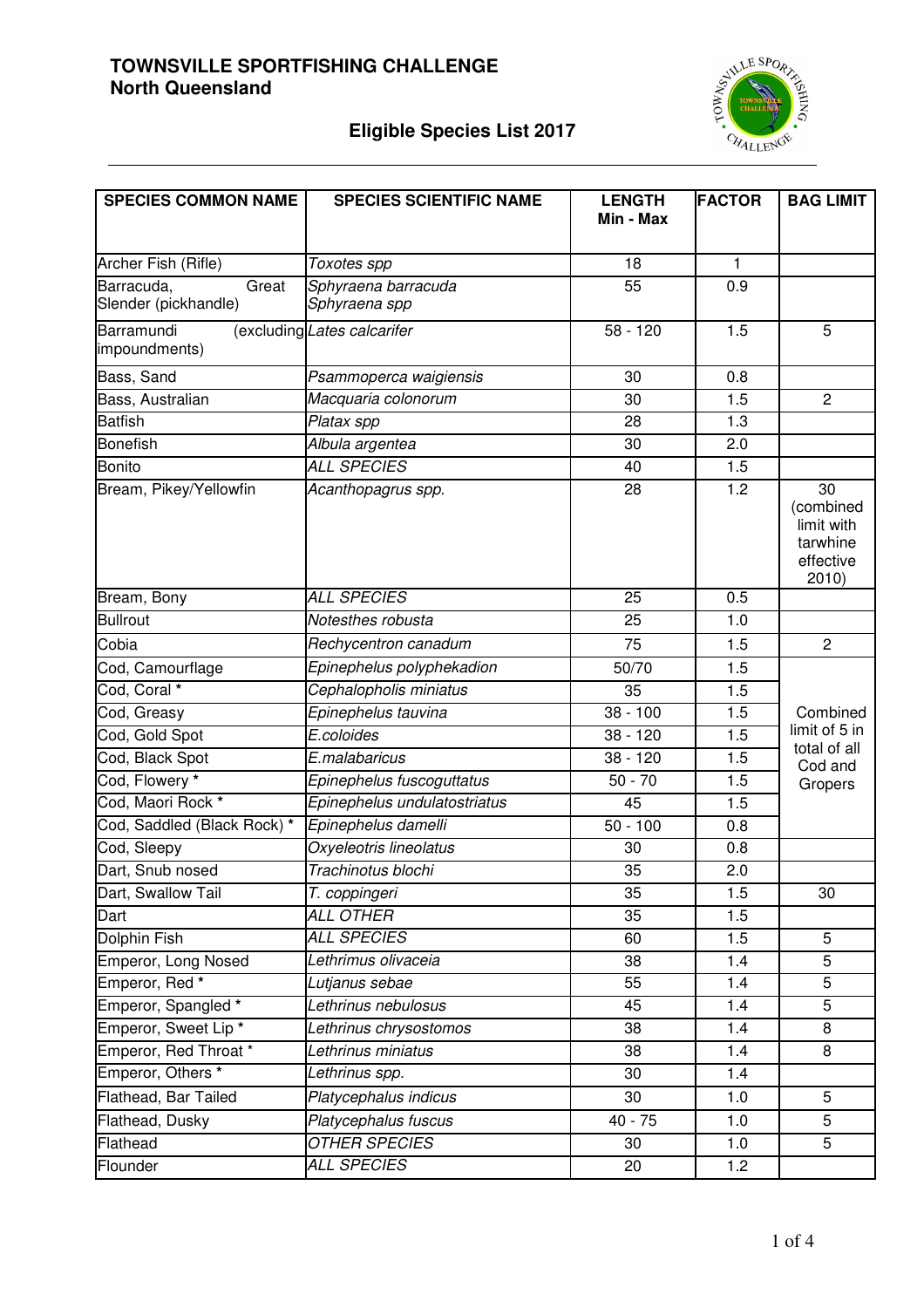# **Eligible Species List 2017**



| Groper (Blue, Red) *        | Achoerodus gouldii                   | 38              | 1.5            |                                |
|-----------------------------|--------------------------------------|-----------------|----------------|--------------------------------|
| Grunter, Barcoo             | Scortum barcoo                       | 30              | 1.6            | 5 in total<br>Welch's/ Barcoo/ |
| Grunter, Welch's            | Bidyanus welchi                      | 30              | 1.6            | & Silver perch                 |
| Grunter, Silver Perch       | Bidyanus bidyanus                    | 30              | 1.2            |                                |
| Grunter, Khaki              | Hephaestus tulliensis                | 28              | 1.6            | 10 in total                    |
| Grunter, Sooty              | <b>ALL SPECIES</b>                   |                 |                |                                |
| Gurnard                     | <b>ALL SPECIES</b>                   | 25              | 0.5            |                                |
| Hairtail                    | Trichiurus savala                    | 40              | 0.8            |                                |
| Halibut, Old                | Psettodes erumei                     | 20              | 1.2            |                                |
| Herring, Giant              | Elops australis                      | 35              | $\overline{c}$ |                                |
| Herring, Wolf               | Chirocentrus dorab                   | $\overline{75}$ | 0.8            | 10                             |
| Hussar <sup>*</sup>         | Lutjanus amabilis                    | 30              | 1.4            | 10                             |
| Javelin, Spotted            | Pomaddasys sp.                       | 40              | 1.2            | 10                             |
| Javelin, Small Spotted      | Pomaddasys sp.                       | 30              | 1.2            |                                |
| Jewfish, Black Spotted      | Protonibnea diacanthus               | 75              | 1.0            | $\overline{2}$                 |
| Jewfish, Mulloway           | Argyrosomus hololepidotus, japonicus | 75              | 1.0            | $\overline{2}$                 |
| Jewfish, Silver             | Nibea soldado                        | 45              | 1.0            |                                |
| Job fish, Rosy *            | Pristipomoides filamentosus          | 38              | 1.5            | 8                              |
| Job fish, other *           | All species                          | 38              | 0.8            | 5                              |
| John Dory                   | Zeus faber                           | 30              | 0.8            |                                |
| Kingfish, Black banded      | Seriolina nigrofasciata              | 45              | 1.5            |                                |
| Kingfish, Yellowtail        | Seriola lalandi                      | 60              | 1.5            | $\overline{2}$                 |
| Leather Jacket              | <b>ALL SPECIES</b>                   | $\overline{25}$ | 0.5            |                                |
| Long Tom                    | <b>ALL SPECIES</b>                   | 45              | 1.2            |                                |
| Mackerel, Horse             | Trachurus declivis                   | 25              | 1.0            |                                |
| Mackerel, Narrow Barred     | Scomberomorus commerson              | 75              | 1.0            | 10                             |
| Mackerel, Qld School        | Scomberomorus queenslandicus         | 50              | 1.0            | 10                             |
| Mackerel, Grey              | Scomberomorus semifasciatus          | 60              | 1.0            | 5                              |
| Mackerel, Shark             | Gramma (orcyma spp.)                 | 50              | 1.0            | 10                             |
| Mackerel, Spotted           | Scomberomoryus mainrol               | 60              | 1.0            | 5                              |
| Mangrove Jack               | Lutjanus Argentimaculatus            | 35              | 2.0            | 5                              |
| <b>Marlin</b>               | <b>ALL SPECIES</b>                   | 100             | 1.2            |                                |
| Milk Fish                   | Chanos chanos                        | 30              | 2.0            |                                |
| Morwong, Grey               | Nemadactylus douglastii              | 30              | 0.8            |                                |
| Morwong, Red                | Cheilodactylus fuscus                | 30              | 0.8            |                                |
| <b>Mullet</b>               | <b>ALL SPECIES</b>                   | 30              | 1.0            | 20                             |
| Ox Eyed Herring (Tarpon)    | Megalops cyprinoides                 | 30              | 2.0            |                                |
| Parrot Fish *               | <b>ALL SPECIES</b>                   | 30              | 1.0            | 5 per species                  |
| Perch, Golden (Yellowbelly) | Plectroplites ambiguus               | 30              | 1.0            | 10                             |
| Perch, Pearl                | Glaucosoma scapulare                 | 35              | 1.0            | 5                              |
| Perch, Silver (see Javelin) |                                      |                 |                |                                |
| Perch, Spangled             | Leiopotherapon unicolor              | 18              | 1.0            |                                |
| Pomfret, Black              | Parastromateus niger                 | 28              | 1.3            |                                |
| Queenfish                   | Scomberoides commersonianus          | 50              | 1.5            | 5                              |
| Queenfish (Leatherskin)     | <i>OTHER SPECIES</i>                 | 45              | 1.5            |                                |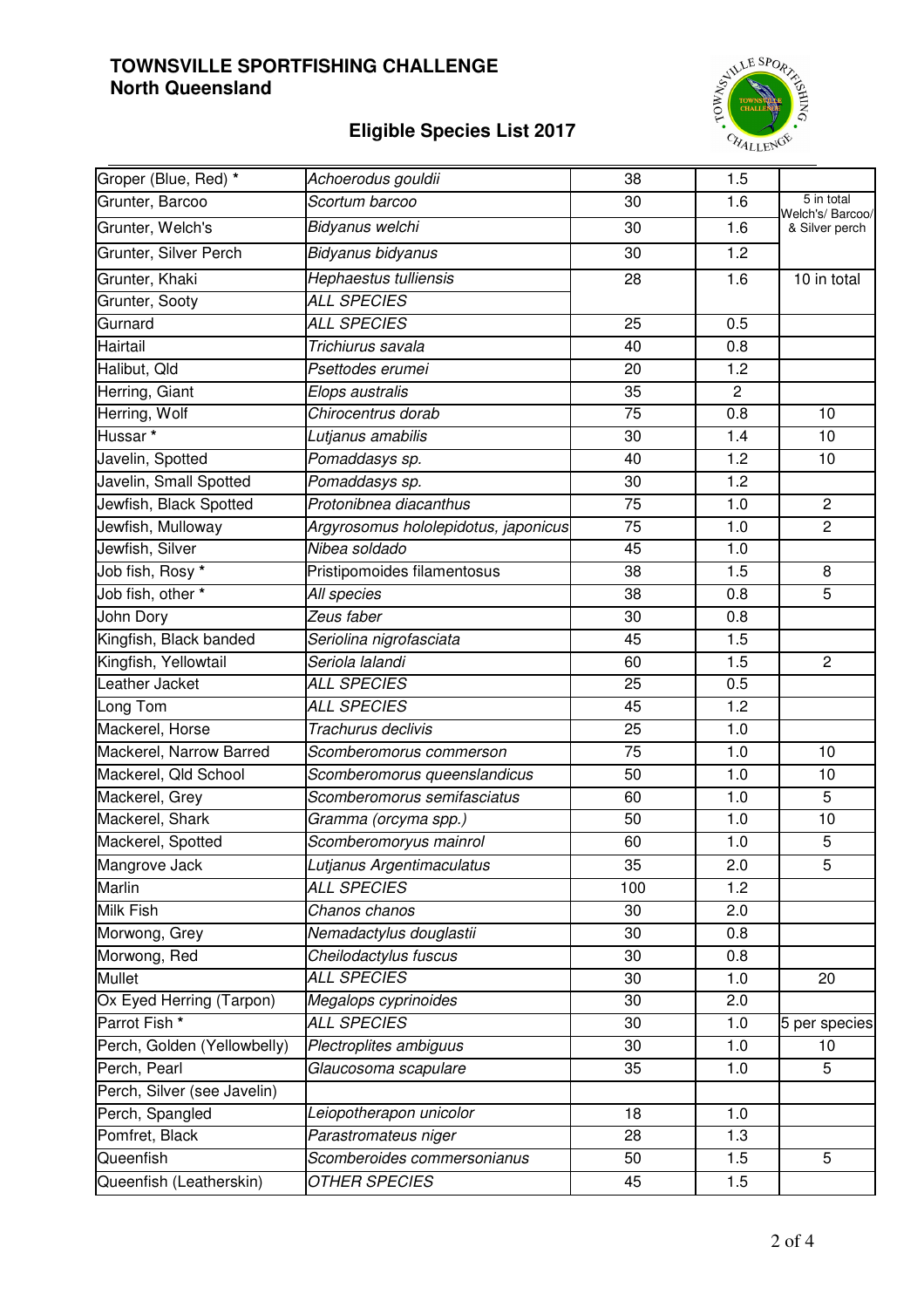

# **Eligible Species List 2017**

| Rainbow Runner                        | Elagatis bipinnulatus                            | 45  | 1.5 |                                                              |
|---------------------------------------|--------------------------------------------------|-----|-----|--------------------------------------------------------------|
| <b>Sailfish</b>                       | Istiophorus orientalis                           | 100 | 1.3 |                                                              |
| Salmon, Australian                    | Arripis trutta                                   | 40  | 1.2 |                                                              |
| Salmon, Beach                         | Leptobrama mulleri                               | 25  | 1.0 |                                                              |
| Salmon, Threadfin King                | Polydactylus macrochir                           | 60  | 1.9 | $\overline{5}$                                               |
| Salmon, Threadfin Blue                | Eleutheronema tetradactylum                      | 40  | 1.9 | 10                                                           |
| <b>Samson Fish</b>                    | Seriola hippos                                   | 45  | 1.5 | Combined bag<br>limit of 2 for<br>Amberjack &<br>Samson      |
| Saratoga                              | Scleropages sp.                                  | 50  | 1.4 | 1                                                            |
| <b>Saw Fish</b>                       | <b>ALL SPECIES</b>                               | 90  | 0.5 |                                                              |
| Scad, Mackerel                        | Decapterus russellii                             | 35  | 1.0 |                                                              |
| Scad, Finney                          | Megalaspis cordyla                               | 35  | 1.0 |                                                              |
| Sea Pike, Striped                     | Sphyraena obtusata                               | 30  | 0.6 |                                                              |
| Seageant Baker                        | Aulopus purpurissatus                            | 25  | 1.0 |                                                              |
| <b>Sickle Fish</b>                    | Drepane punctata                                 | 28  | 1.3 |                                                              |
| Snapper                               | Chrysophrys auratus                              | 35  | 1.0 | 5                                                            |
| Snapper, Flame                        | Etelis coruscans                                 | 38  | 1.0 | 5                                                            |
| Snapper, Gold band                    | Pristipomoides multidens<br>Pristipomoides typus | 38  | 1.0 | 5                                                            |
| Snapper, Golden                       | Lutjanus johnii                                  | 40  | 1.8 | $\overline{5}$                                               |
| Snapper, Crimson (small<br>mouth)     | Lutjanus erythrpterus                            | 40  | 1.4 | 9 in total                                                   |
| Snapper, Saddle tail (large<br>mouth) | Lutjanus malabaricus                             | 40  | 1.4 |                                                              |
| Snapper, Long spined                  | Argyrops spinifer                                | 30  | 1.0 |                                                              |
| Snapper, Moses                        | Lutjanus russeli                                 | 30  | 1.4 |                                                              |
| Snapper, Ruby                         | Etelis carbunculus                               | 38  | 1.4 | 5                                                            |
| Snapper, Stripey                      | Lutjanus carponotatus                            | 30  | 1.4 |                                                              |
| Snapper, Others                       | Lutjanus sp.                                     | 30  | 1.4 | 10                                                           |
| Sole                                  | ALL SPECIES                                      | 20  | 1.2 |                                                              |
| Sucker Fish (remora)                  | <b>ALL SPECIES</b>                               | 45  | 0.8 |                                                              |
| Sweetlip, Grass (redfinned)           | Lethrinis fletus                                 | 30  | 1.4 | 10                                                           |
| Sweetlips, All*                       | Plectorhynchus sp.                               | 30  | 1.4 |                                                              |
| Sword Fish, Broadbill                 | Xiphias gladius                                  | 100 | 2.2 |                                                              |
| Tailor                                | Pomatomus saltatrix                              | 30  | 1.0 | 20                                                           |
| Tarwhine                              | Rhabdosargus sarba                               | 28  | 1.2 | 30<br>(combined<br>limit with<br>bream effect<br>March 2010) |
| Teraglin                              | Atractoscion aequidens                           | 45  | 0.8 | 10                                                           |
| Teraglin, Silver                      | Otilithes argenteus                              | 30  | 0.8 |                                                              |
| Trevally                              | ALL SPECIES                                      | 35  | 1.5 | 20                                                           |
| Triple Tail (Jumping Cod)             | Lobotes surinamensis                             | 35  | 1.8 |                                                              |
| Trout, Barcheeked*                    | Plectropomus maculatus                           | 38  | 1.5 | 7 in total of                                                |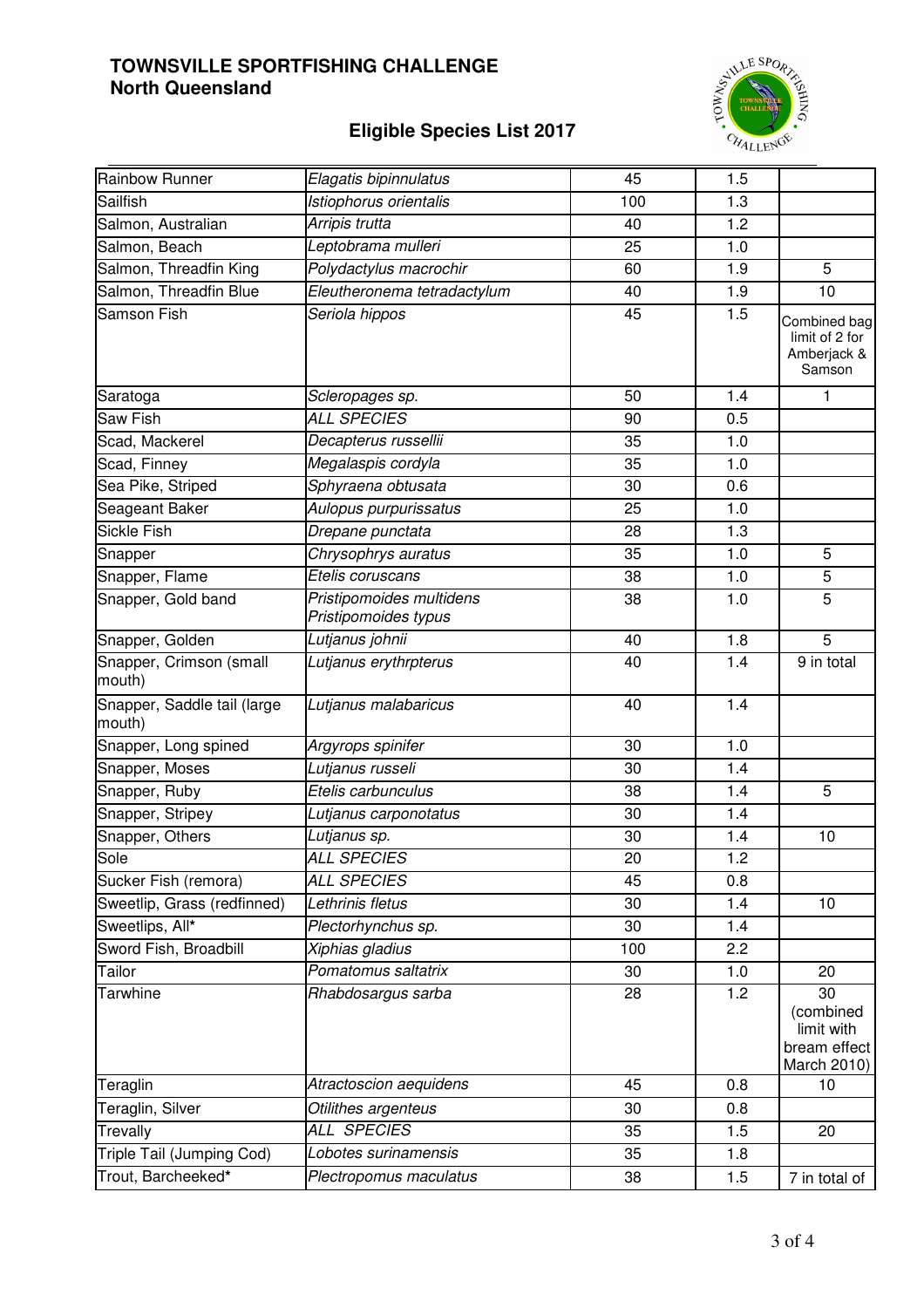

# **Eligible Species List 2017**

| Trout, Blue Spot (chinese) *<br>Plectropomus laevis |                        | 50min/80max | 1.5 | all species   |
|-----------------------------------------------------|------------------------|-------------|-----|---------------|
| Trout, Coral*                                       | Plectropoma spp.       | 38          | 1.5 |               |
| Trout, Coronation *                                 | Variola louti          | 38          | 1.5 |               |
| Tuna, All                                           | <b>ALL SPECIES</b>     | 40          | 1.5 |               |
| Tusk Fish, Venus *                                  | Choerodon venustus     | 30          | 1.4 |               |
| Tusk Fish, Black Spot*                              | Choerodon schoenleinii | 30          | 1.4 | 6 in total of |
| Tusk Fish, Purple *                                 | Choerodon cephalotes   | 30          | 1.4 | all species   |
| Tusk Fish *                                         | <b>OTHER SPECIES</b>   | 30          | 1.0 |               |
| Wahoo                                               | Acanthocybium solandri | 75          | 1.3 | 2             |
| Whiting, Sand                                       |                        | 23          | 1.3 |               |
| Whiting, Trumpeter (winter)                         |                        |             |     | 50            |
| Whiting                                             | <b>OTHER SPECIES</b>   | 23          | 1.3 |               |
| Wrasse *                                            | <b>ALL SPECIES</b>     | 30          | 1.0 |               |

Note: Species no longer eligible or no take species have been removed from this list, this includes all Skin fish, Sharks and Rays for the purposes of the Townsville Challenge only.

All State regulations are to be read in conjunction with this list to ensure the accuracy of the legal lengths.

Those species with an  $*$  are to have their fins clipped to be eligible for weigh in, (if applicable.)

*President Townsville Sportfishing Challenge Committee 2017*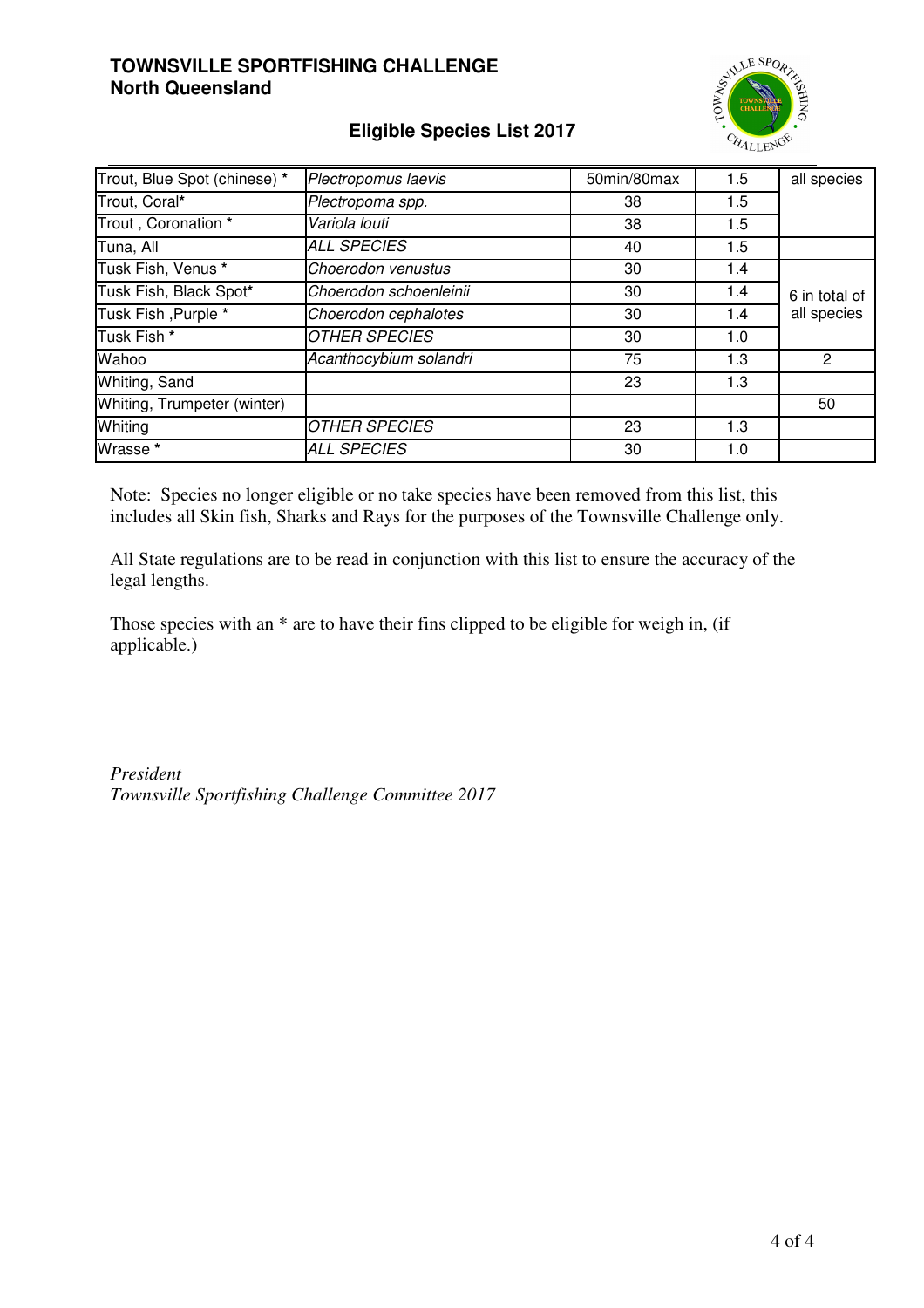**Team Results Sheet 2017** 



Club \_\_\_\_\_\_\_\_\_\_\_\_\_\_\_\_\_\_\_\_\_\_\_\_\_\_\_\_\_\_\_\_\_\_\_\_\_\_\_\_\_\_\_\_\_\_\_ Team No\_\_\_\_\_

**Team Member \_\_\_\_\_\_\_\_\_\_\_\_\_\_\_\_\_\_\_\_\_\_\_\_\_\_\_\_\_\_ Division \_\_\_\_\_\_\_\_\_\_\_\_\_\_\_\_\_\_\_\_\_\_\_\_** 

| Code | Species | Length<br>in mm |  | Weight Line   Factor   Points | Lure or<br>Fly | Bluewater or<br>Estuary |
|------|---------|-----------------|--|-------------------------------|----------------|-------------------------|
|      |         |                 |  |                               |                |                         |
|      |         |                 |  |                               |                |                         |
|      |         |                 |  |                               |                |                         |
|      |         |                 |  |                               |                |                         |
|      |         |                 |  |                               |                |                         |

| <b>Team Member</b> |  |
|--------------------|--|
|                    |  |

|   | Code Species | Length<br>in mm |  | Weight   Line   Factor   Points   Lure or | Fly | Bluewater or<br>Estuary |
|---|--------------|-----------------|--|-------------------------------------------|-----|-------------------------|
|   |              |                 |  |                                           |     |                         |
| ∠ |              |                 |  |                                           |     |                         |
| 3 |              |                 |  |                                           |     |                         |
| 4 |              |                 |  |                                           |     |                         |
|   |              |                 |  |                                           |     |                         |

**Team Member \_\_\_\_\_\_\_\_\_\_\_\_\_\_\_\_\_\_\_\_\_\_\_\_\_\_\_\_\_\_ Division \_\_\_\_\_\_\_\_\_\_\_\_\_\_\_\_\_\_\_\_\_\_\_\_** 

|   | Code Species | Length<br>in mm |  | Weight   Line   Factor   Points   Lure or | Fly | Bluewater or<br>Estuary |
|---|--------------|-----------------|--|-------------------------------------------|-----|-------------------------|
|   |              |                 |  |                                           |     |                         |
| ↵ |              |                 |  |                                           |     |                         |
|   |              |                 |  |                                           |     |                         |
|   |              |                 |  |                                           |     |                         |
|   |              |                 |  |                                           |     |                         |

# **Team Total Points \_\_\_\_\_\_\_\_\_\_\_\_\_\_**

**Team Member 2018 Division Letters 2018 <b>Division Letters 2018 Letters 2018 Letters 2018 Letters 2018 Letters 2018 Letters 2018 Letters 2018 Letters 2018 Letters 2018 Letters 2018 Letters 2018 L**